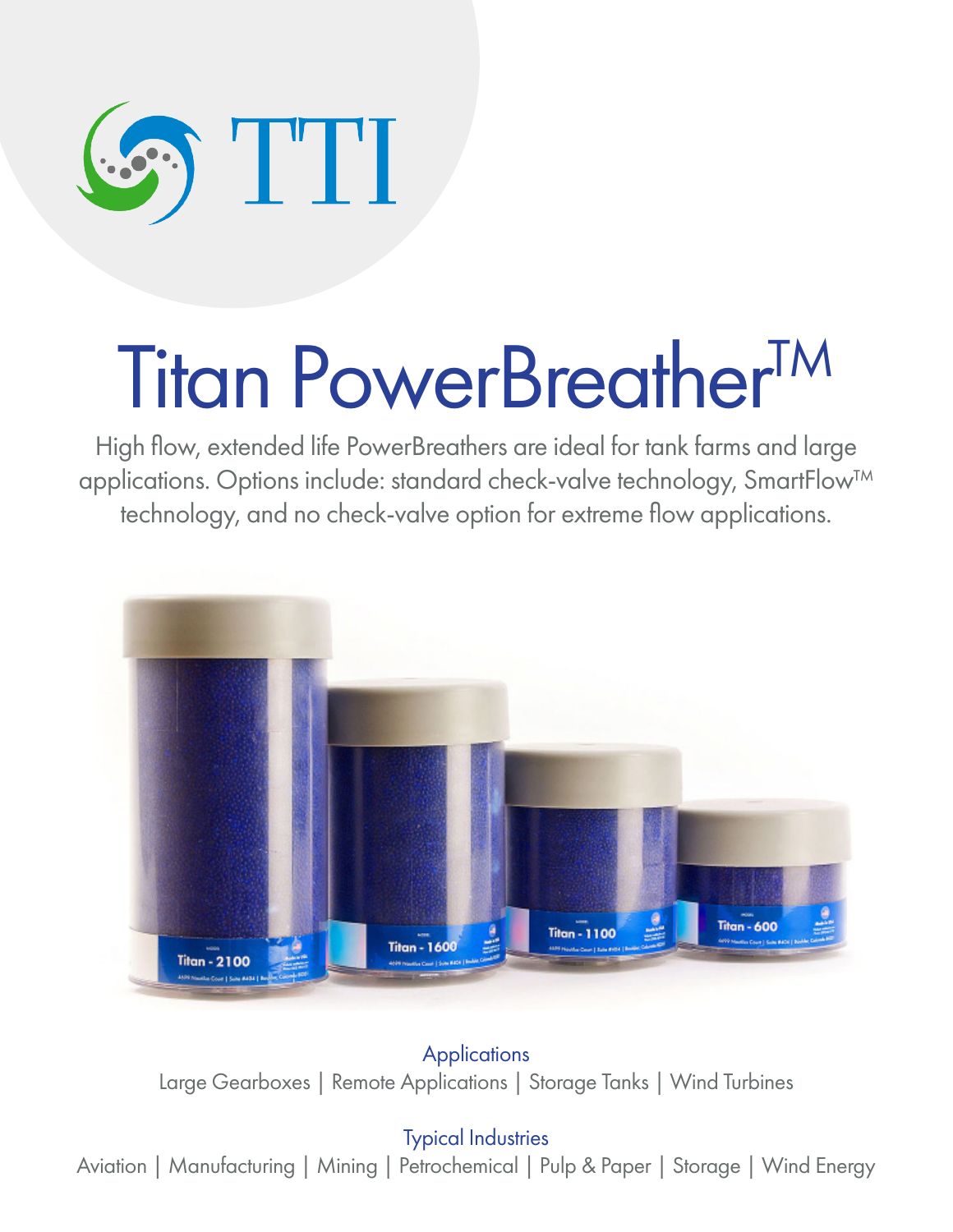# **S** TTI Titan PowerBreather<sup>TM</sup>

# Standard Titan Check-Valve Model

The Standard Check-Value model offers protection from ambient humidity in intermittent operations.

TTI's Titan Check-Valve PowerBreather™ key features include:

-Dual-Phase Microglass Filtration Media that delivers superior filtration efficiency, dirt holding capacity and low pressure drop.

-Inflow/Outflow Check Valves that protects the Power Gel media from humid and ambient conditions while extending breather life.

**-Power Gel Media** that is lab proven to lead the industry in moisture capacity.

**-Foam Filter** made from robust urethane foam that traps particulate and scavenges residual oil mist, preventing contamination of the Power Gel media.

**-Coalescer** with up to 4 times the functional surface area, as compared to comepting brands, that collects oil mist and returns it to the fluid tank to protect the Power Gel media from contamination.



No check valves allow air to inhale and exhale freely



# Titan No Check-Valve Model

The No Check-Value model offers extremely high flows at reduced pressure drops for large applications.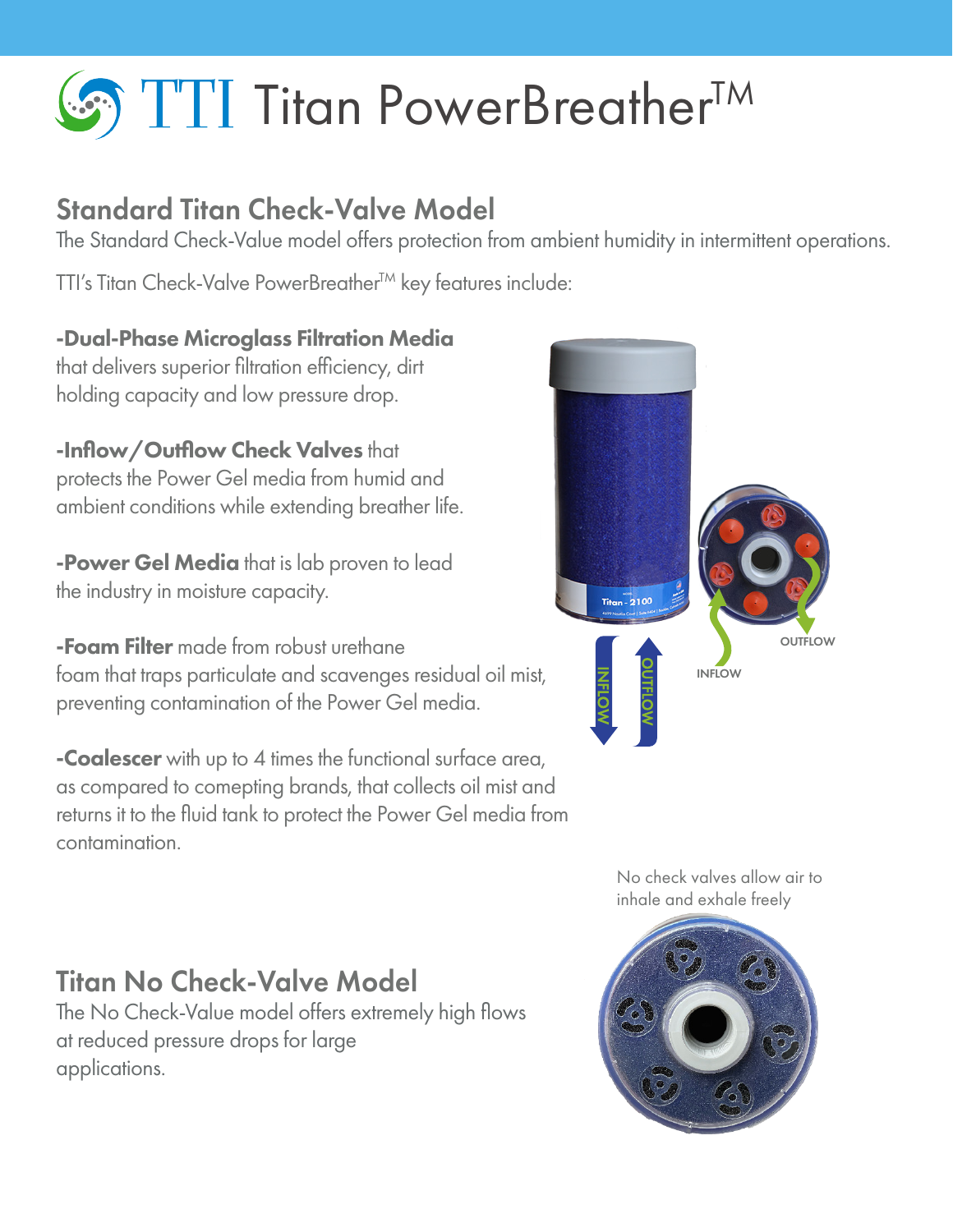# **So TTI Titan PowerBreatherTM**

## Titan SmartFlow™ Model

The SmartFlow™ adapter allows for exhaust of the outflow air prior to entering the breather. This protects the breather from oil mist and system humidity, resulting in longer breather life.



\* Titan SmartFlow PowerBreathers (Titan-XXXX-SF) consist of all check valves positioned inward to exclusively inhale from the atmosphere, therefore must be used with the Titan-SF-A1 (1" FNPT) or Titan-SF-A2 (2" FNPT) SmartFlow Adapters to exhale all air out of the system.



#### SUPERIOR FILTRATION

Delivers superior filtration efficiency, dirt holding capacity and low pressure drop.

1 Micron Retentive Layer Fine denier fibers provide high-efficiency polishing to remove the finest particulate.

3-5 Micron Particulate Capture Layer Pre-filtration layer provides high-capacity capture of bulk airborne particulate.